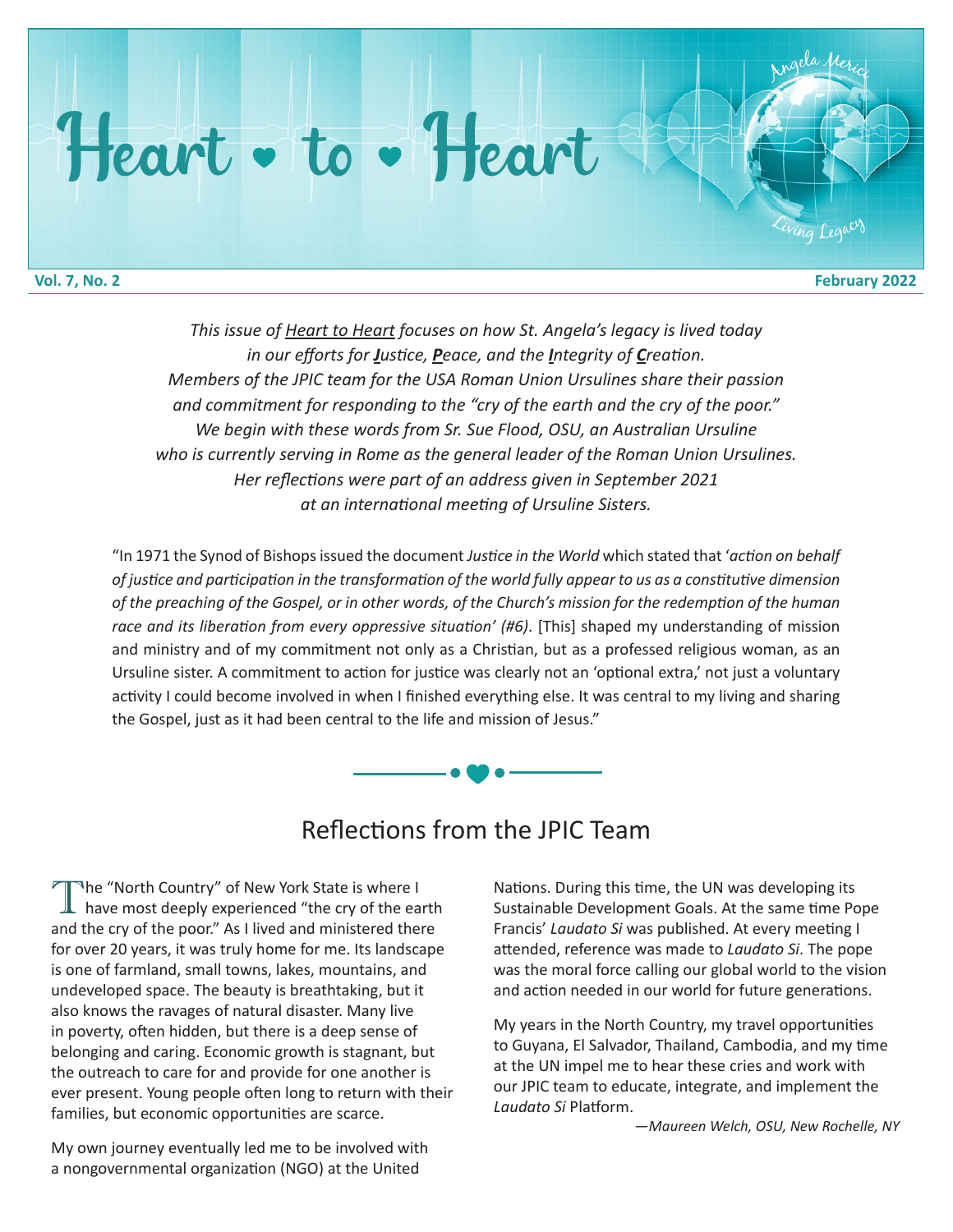$\bigcirc$  t. Francis of Assisi called all creatures, no matter  $\mathcal I$  how small, "brother" or "sister," calling us all to care for all that exists (*Laudato Si, #12)*. This reminds us of the importance of going outside (or looking out the window) and appreciating the beauty all around us in nature. The more we appreciate our environment, the more we grow concerned with the current situation. We have all become aware of environmental habits that we can adopt to do our part. In her last counsel, St. Angela tells us "for those who for God's honor are united in doing good . . . what they do turns out well, because they have God and every one of God's creatures in their favor" (#9).

*—Meg Kane-Smith, Wilmington, DE*

"Peace must be built on justice, on integral human development, "Peace must be built on justice,on integral human development, on respect for human rights, on respect for human rights, on the protection of creation." on the protection of creation."  $-\gamma$ ope  $\Gamma$ rancis —

My passion for social justice is integral to Angela's charism. Angela was a peacemaker, a reconciler. Injustice exists when relationships are built on dominance. My journey began with the Vietnam War which aroused my passion for the end of wars. No one comes out winning. Thus, I began speaking out in various ways. After college I returned to Montana and saw the 200 underground nuclear missile silos constructed in the midst of wheat fields (symbolic of Eucharist). What a blasphemy! I joined others at these sites demonstrating for peace. Later, when in Seattle, I joined with 7 others to cross the line at the Trident nuclear submarine base. Angela's charism, I believe, calls us to resist the militaryindustrial machine in every way we can. I presently work with women who have been abused in numerous ways – sexually and from domestic violence.

My first ministry was among Native Americans where I saw blatant racism. Again, a country that uses force leads to dominance, a feeling of superiority over people of color. My feminist perspective rapidly grew when I began working in a parish in the mid 70's and personally experienced clerical male dominance to which there was no legal recourse as well as being told I was too outspoken and caused the problem. Once we personalize a situation, we fail to see the systemic underlying causes. Through a feminine lens I began to also see the rape of mother earth. War, racism, male dominance, clericalism, domestic violence, trafficking, environmental destruction are all interconnected – so today we speak of "integral ecology." As a daughter of Angela and a disciple of Jesus I am called to continually act for justice, thereby recognizing the dignity of each person and of Mother Earth.

*—Mary Dostal, OSU, Billings, MT*

**T**  $\gamma$  hy?" That's the answer to the question, <sup>66</sup> Why?" That's the answer to the question,<br>"Why am I passionate about justice issues?" As a child I asked a lot of questions, especially about why things (unfair things) were the way they were. It was often my father who answered those questions and I truly believe his answers were invitations to change things or at least to try to change those things. That, and an education in Ursuline schools that encouraged looking into the challenges of our world and ways to respond to those challenges have directed much of my life. Something deep within me continues to hold the belief that most people do not want to do injury to others. Rather, they simply do not understand how their actions impact others. I have spent much of my life in education trying to help people see the interconnected-ness of all.

**Example 1** our heart be touched by what touches the heart of God." These words have always  $\blacktriangle$  heart of God." These words have always seemed compelling to me, making our option for the poor so important. Pope Francis says, "Earth herself, burdened and laid waste, is among the most abandoned and maltreated of our poor" (*Laudato Si #2*). Earth has fed us and cared for us and now is struggling in every way. The cry of the earth is the cry of the poor. The polluted plants and air, tortured animals, defaced mountains and valleys, as well as millions of displaced migrants, our sisters and brothers, articulate this cry. St. Angela and St. Marie of the Incarnation both prayed, "In spirit I go round the whole world in search of those redeemed by the blood of Christ." That means all our earthly kin. Can we join Angela, Marie and all our brothers and sisters who are heeding their cry?

*—Alice Marie Giordano, OSU, New Rochelle, NY*

*—Mary Ann Dooling, OSU, St. Louis, MO*